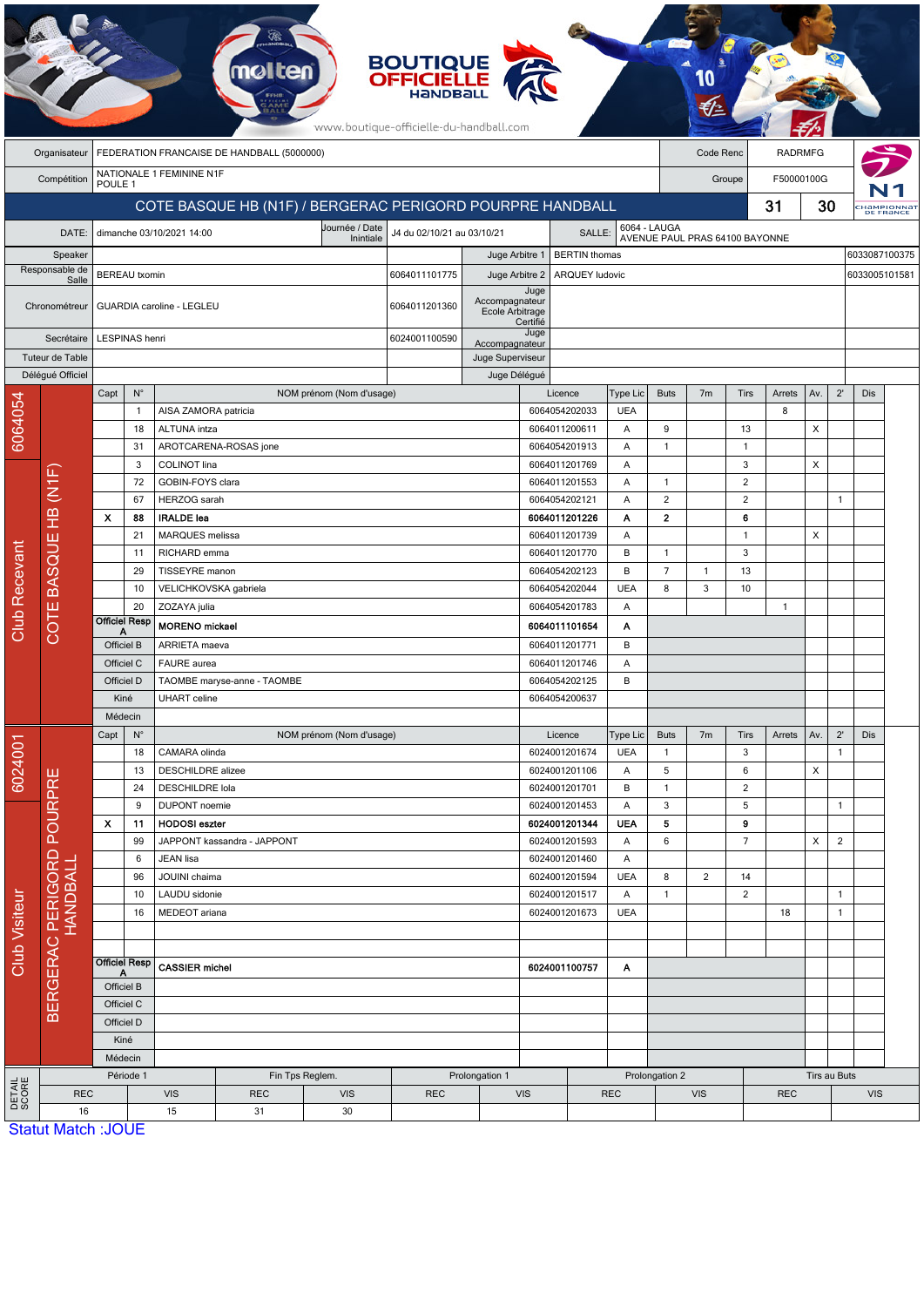| Organisateur<br>FEDERATION FRANCAISE DE HANDBALL (5000000) |                        |                    |  |                                                                                 |                |                        | Code Renc  | <b>RADRMFG</b>                                            |                                                                                 |    |            |  |
|------------------------------------------------------------|------------------------|--------------------|--|---------------------------------------------------------------------------------|----------------|------------------------|------------|-----------------------------------------------------------|---------------------------------------------------------------------------------|----|------------|--|
|                                                            | Compétition            | POULE <sub>1</sub> |  | NATIONALE 1 FEMININE N1F                                                        |                |                        |            |                                                           | Groupe                                                                          |    | F50000100G |  |
|                                                            |                        |                    |  | COTE BASQUE HB (N1F) / BERGERAC PERIGORD POURPRE HANDBALL                       |                |                        |            |                                                           |                                                                                 | 31 | 30         |  |
|                                                            |                        |                    |  | Déroulé du Match                                                                |                |                        |            |                                                           |                                                                                 |    |            |  |
|                                                            |                        |                    |  | <b>PERIODE 1</b>                                                                | Temps          | Score                  |            |                                                           | Action                                                                          |    |            |  |
| Temps                                                      | Score                  |                    |  | Action                                                                          | 27:47<br>27:53 | $13 - 13$<br>$14 - 13$ |            | But JR N°67 HERZOG sarah                                  | Arrêt JR N°1 AISA ZAMORA patricia                                               |    |            |  |
| 00:32                                                      | $00 - 00$              |                    |  | Tir JV N°96 JOUINI chaima                                                       | 28:33          | $15 - 13$              |            | But JR N°18 ALTUNA intza                                  |                                                                                 |    |            |  |
| 00:40<br>00:45                                             | $01 - 00$<br>$01 - 00$ |                    |  | But JR N°18 AL TUNA intza<br>Arrêt JR N°1 AISA ZAMORA patricia                  | 29:05<br>29:21 | $15 - 14$<br>$16 - 14$ |            | But JR N°11 RICHARD emma                                  | But JV N°99 JAPPONT kassandra - JAPPONT                                         |    |            |  |
| 01:06                                                      | $01 - 01$              |                    |  | But JV N°9 DUPONT noemie                                                        | 30:00          | $16 - 15$              |            | But JV N°96 JOUINI chaima                                 |                                                                                 |    |            |  |
| 02:15<br>02:36                                             | $01 - 01$<br>$01 - 01$ |                    |  | Tir JV N°96 JOUINI chaima<br>Tir JR N°18 AL TUNA intza                          |                |                        |            |                                                           | <b>PERIODE 2</b>                                                                |    |            |  |
| 02:39                                                      | $01 - 01$              |                    |  | Arrêt JV N°16 MEDEOT ariana                                                     | Temps          | Score                  |            |                                                           | Action                                                                          |    |            |  |
| 03:10                                                      | $01 - 01$              |                    |  | Avertissement JR N°3 COLINOT lina                                               | 30:34          | $16 - 15$              | l in       | Tir JR N°88 IRALDE lea                                    |                                                                                 |    |            |  |
| 03:21<br>04:16                                             | $01 - 02$<br>$02 - 02$ |                    |  | But JV N°11 HODOSI eszter<br>But JR N°88 IRALDE lea                             | 30:37<br>31:21 | $16 - 15$<br>$16 - 15$ |            | Arrêt JV N°16 MEDEOT ariana<br>Tir JV N°96 JOUINI chaima  |                                                                                 |    |            |  |
| 04:32                                                      | $02 - 03$              |                    |  | But JV N°13 DESCHILDRE alizee                                                   | 32:30          | $17 - 15$              |            |                                                           | <b>But JR N°29 TISSEYRE manon</b>                                               |    |            |  |
| 05:50<br>06:16                                             | $03 - 03$<br>$04 - 03$ | 7.                 |  | But 7m JR N°29 TISSEYRE manon<br>But JR N°88 IRALDE lea                         | 32:44<br>33:41 | $17 - 16$<br>$18 - 16$ | и.         |                                                           | But JV N°24 DESCHILDRE Iola<br>But 7m JR N°10 VELICHKOVSKA gabriela             |    |            |  |
| 06:48                                                      | $04 - 04$              |                    |  | But JV N°96 JOUINI chaima                                                       | 34:00          | $18 - 17$              |            | But JV N°11 HODOSI eszter                                 |                                                                                 |    |            |  |
| 07:36<br>07:54                                             | $04 - 05$<br>$05 - 05$ |                    |  | But JV N°11 HODOSI eszter<br>But JR N°29 TISSEYRE manon                         | 34:13<br>34:13 | $18 - 17$<br>$19 - 17$ | 2          | 2MN JV N°16 MEDEOT ariana                                 | <b>But JR N°29 TISSEYRE manon</b>                                               |    |            |  |
| 07:57                                                      | $05 - 05$              |                    |  | Avertissement JV N°99 JAPPONT kassandra - JAPPONT                               | 35:00          | $20 - 17$              |            | But JR N°18 ALTUNA intza                                  |                                                                                 |    |            |  |
| 08:39<br>08:51                                             | $05 - 05$<br>$06 - 05$ |                    |  | Tir JV N°96 JOUINI chaima<br>But JR N°29 TISSEYRE manon                         | 35:32<br>35:43 | $20 - 18$<br>$21 - 18$ |            | But JV N°11 HODOSI eszter<br>But JR N°18 ALTUNA intza     |                                                                                 |    |            |  |
| 09:36                                                      | $06 - 05$              |                    |  | Tir JV N°96 JOUINI chaima                                                       | 36:20          | $21 - 18$              |            | Tir JV N°18 CAMARA olinda                                 |                                                                                 |    |            |  |
| 09:41<br>09:48                                             | $06 - 05$<br>$06 - 05$ |                    |  | Arrêt JR N°1 AISA ZAMORA patricia<br>Tir JR N°88 IRALDE lea                     | 36:33<br>36:36 | $21 - 18$<br>$21 - 18$ |            | Tir JR N°29 TISSEYRE manon<br>Arrêt JV N°16 MEDEOT ariana |                                                                                 |    |            |  |
| 09:51                                                      | $06 - 05$              |                    |  | Arrêt JV N°16 MEDEOT ariana                                                     | 37:03          | $21 - 18$              |            | 2MN JR N°67 HERZOG sarah                                  |                                                                                 |    |            |  |
| 10:17                                                      | $06 - 05$              |                    |  | Tir JV N°11 HODOSI eszter                                                       | 37:17          | $21 - 18$              |            | Tir JV N°9 DUPONT noemie                                  |                                                                                 |    |            |  |
| 10:22<br>10:56                                             | $07 - 05$<br>$07 - 05$ |                    |  | But JR N°18 AL TUNA intza<br>Tir JV N°96 JOUINI chaima                          | 37:20<br>38:03 | $21 - 18$<br>$21 - 18$ |            | Tir JR N°88 IRALDE lea                                    | Arrêt JR N°1 AISA ZAMORA patricia                                               |    |            |  |
| 11:00                                                      | $07 - 05$              |                    |  | Arrêt JR N°1 AISA ZAMORA patricia                                               | 38:05          | $21 - 18$              |            | Arrêt JV N°16 MEDEOT ariana                               |                                                                                 |    |            |  |
| 11:09<br>11:31                                             | $08 - 05$<br>$08 - 06$ |                    |  | But JR N°29 TISSEYRE manon<br>But JV N°9 DUPONT noemie                          | 38:30<br>38:32 | $21 - 18$<br>$21 - 18$ |            | Tir JV N°11 HODOSI eszter                                 | Arrêt JR N°1 AISA ZAMORA patricia                                               |    |            |  |
| 11:45                                                      | $08 - 06$              |                    |  | Tir JR N°21 MARQUES melissa                                                     | 40:28          | $22 - 18$              |            | But JR N°18 ALTUNA intza                                  |                                                                                 |    |            |  |
| 11:50<br>11:56                                             | $08 - 06$<br>$08 - 06$ |                    |  | Arrêt JV N°16 MEDEOT ariana<br>Tir JV N°9 DUPONT noemie                         | 40:36<br>41:25 | $22 - 18$<br>$22 - 19$ | 2          | 2MN JV N°18 CAMARA olinda<br>But JV N°96 JOUINI chaima    |                                                                                 |    |            |  |
| 11:59                                                      | $08 - 06$              |                    |  | Arrêt JR N°1 AISA ZAMORA patricia                                               | 41:51          | $23 - 19$              |            |                                                           | But JR N°10 VELICHKOVSKA gabriela                                               |    |            |  |
| 12:21<br>12:33                                             | $08 - 06$<br>$08 - 07$ |                    |  | Tir JR N°3 COLINOT lina<br>But JV N°99 JAPPONT kassandra - JAPPONT              | 42:17<br>42:38 | $23 - 20$<br>$23 - 20$ |            | Tir JR N°11 RICHARD emma                                  | But JV N°99 JAPPONT kassandra - JAPPONT                                         |    |            |  |
| 12:45                                                      | $08 - 07$              |                    |  | Avertissement JR N°18 ALTUNA intza                                              | 42:40          | $23 - 20$              |            | Arrêt JV N°16 MEDEOT ariana                               |                                                                                 |    |            |  |
| 13:11<br>13:29                                             | $08 - 07$<br>$08 - 07$ |                    |  | Tir JR N°29 TISSEYRE manon<br>Avertissement JR N°21 MARQUES melissa             | 43:08<br>43:24 | $23 - 21$<br>$23 - 21$ | l in       | But JV N°10 LAUDU sidonie<br>Tir JR N°18 ALTUNA intza     |                                                                                 |    |            |  |
| 13:52                                                      | $08 - 07$              | 21                 |  | 2MN JV N°99 JAPPONT kassandra - JAPPONT                                         | 44:22          | $23 - 21$              | Tin        | Tir JR N°11 RICHARD emma                                  |                                                                                 |    |            |  |
| 14:02                                                      | $08 - 07$              |                    |  | Tir JR N°29 TISSEYRE manon                                                      | 44:24          | $23 - 21$              |            | Arrêt JV N°16 MEDEOT ariana                               | But 7m JV N°96 JOUINI chaima                                                    |    |            |  |
| 14:04<br>14:36                                             | $08 - 07$<br>$08 - 07$ | T.                 |  | Arrêt JV N°16 MEDEOT ariana<br>Temps Mort d'Equipe Visiteur                     | 45:24<br>45:55 | $23 - 22$<br>$23 - 22$ | У.<br>l in | Tir JR N°18 ALTUNA intza                                  |                                                                                 |    |            |  |
| 15:07                                                      | $08 - 07$              |                    |  | Avertissement JV N°13 DESCHILDRE alizee                                         | 45:58          | $23 - 22$              |            | Arrêt JV N°16 MEDEOT ariana                               |                                                                                 |    |            |  |
| 15:14<br>15:16                                             | $08 - 07$<br>$08 - 07$ |                    |  | Tir JR N°88 IRALDE lea<br>Arrêt JV N°16 MEDEOT ariana                           | 46:16<br>46:56 | $23 - 23$<br>$24 - 23$ |            | But JV N°9 DUPONT noemie                                  | But JR N°31 AROTCARENA-ROSAS jone                                               |    |            |  |
| 16:11                                                      | $08 - 07$              | Шr                 |  | Tir JR N°72 GOBIN-FOYS clara                                                    | 47:08          | $24 - 23$              |            |                                                           | Tir JV N°13 DESCHILDRE alizee                                                   |    |            |  |
| 16:13<br>17:02                                             | $08 - 07$<br>$08 - 07$ | Tır                |  | Arrêt JV N°16 MEDEOT ariana<br>Tir JV N°99 JAPPONT kassandra - JAPPONT          | 47:37<br>47:40 | $24 - 23$<br>$24 - 23$ | Tin        |                                                           | Tir JR N°10 VELICHKOVSKA gabriela<br>Arrêt JV N°16 MEDEOT ariana                |    |            |  |
| 17:35                                                      | $08 - 07$              | 21                 |  | 2MN JV N°10 LAUDU sidonie                                                       | 47:52          | $24 - 23$              |            | Temps Mort d'Equipe Visiteur                              |                                                                                 |    |            |  |
| 17:40<br>18:04                                             | $09 - 07$<br>$09 - 08$ | łМ.                |  | But 7m JR N°10 VELICHKOVSKA gabriela<br>But JV N°99 JAPPONT kassandra - JAPPONT | 48:16<br>48:21 | $24 - 23$<br>$25 - 23$ | 21<br>Mat  |                                                           | 2MN JV N°99 JAPPONT kassandra - JAPPONT<br>But 7m JR N°10 VELICHKOVSKA gabriela |    |            |  |
| 18:28                                                      | $10 - 08$              |                    |  | But JR N°10 VELICHKOVSKA gabriela                                               | 48:55          | $25 - 23$              |            | Tir JV N°11 HODOSI eszter                                 |                                                                                 |    |            |  |
| 18:54<br>19:21                                             | $11 - 08$<br>$11 - 08$ | -lin               |  | But JR N°10 VELICHKOVSKA gabriela<br>Tir JV N°18 CAMARA olinda                  | 49:01<br>49:15 | $25 - 23$<br>$25 - 23$ | Шr         | Arrêt JR N°20 ZOZAYA julia<br>Tir JR N°18 ALTUNA intza    |                                                                                 |    |            |  |
| 19:26                                                      | $11 - 08$              |                    |  | Arrêt JR N°1 AISA ZAMORA patricia                                               | 49:17          | $25 - 23$              |            | Arrêt JV N°16 MEDEOT ariana                               |                                                                                 |    |            |  |
| 19:29<br>19:46                                             | $12 - 08$<br>$12 - 09$ |                    |  | But JR N°72 GOBIN-FOYS clara<br>But JV N°13 DESCHILDRE alizee                   | 49:46<br>50:14 | $25 - 24$<br>$25 - 25$ |            | But JV N°96 JOUINI chaima<br>But JV N°18 CAMARA olinda    |                                                                                 |    |            |  |
| 21:33                                                      | $12 - 10$              |                    |  | But JV N°96 JOUINI chaima                                                       | 50:21          | $26 - 25$              |            | But JR N°18 ALTUNA intza                                  |                                                                                 |    |            |  |
| 22:23                                                      | $12 - 11$              |                    |  | But JV N°99 JAPPONT kassandra - JAPPONT                                         | 50:21          | $26 - 25$              | 2          | 2MN JV N°9 DUPONT noemie                                  |                                                                                 |    |            |  |
| 22:56<br>22:58                                             | $12 - 11$<br>$12 - 11$ | -l If              |  | Tir JR N°29 TISSEYRE manon<br>Arrêt JV N°16 MEDEOT ariana                       | 50:44<br>51:17 | $26 - 25$<br>$26 - 26$ | Шr         | Tir JV N°10 LAUDU sidonie                                 | But JV N°99 JAPPONT kassandra - JAPPONT                                         |    |            |  |
| 23:17                                                      | $12 - 11$              |                    |  | Tir JR N°29 TISSEYRE manon                                                      | 51:27          | $27 - 26$              |            |                                                           | But JR N°29 TISSEYRE manon                                                      |    |            |  |
| 23:52<br>24:30                                             | $12 - 12$<br>$13 - 12$ |                    |  | But JV N°13 DESCHILDRE alizee<br>But JR N°10 VELICHKOVSKA gabriela              | 51:51<br>52:17 | $27 - 27$<br>$27 - 27$ |            | Tir JR N°3 COLINOT lina                                   | But JV N°13 DESCHILDRE alizee                                                   |    |            |  |
| 25:00                                                      | $13 - 13$              |                    |  | But JV N°11 HODOSI eszter                                                       | 52:19          | $27 - 27$              |            | Arrêt JV N°16 MEDEOT ariana                               |                                                                                 |    |            |  |
| 25:49<br>26:12                                             | $13 - 13$<br>$13 - 13$ | -11                |  | <b>Temps Mort d'Equipe Recevant</b><br>Tir JR N°29 TISSEYRE manon               | 52:51<br>52:58 | $27 - 28$<br>$27 - 28$ |            | But JV N°96 JOUINI chaima                                 | Temps Mort d'Equipe Recevant                                                    |    |            |  |
| 26:15                                                      | $13 - 13$              |                    |  | Arrêt JV N°16 MEDEOT ariana                                                     | 53:41          | $28 - 28$              |            |                                                           | But JR N°10 VELICHKOVSKA gabriela                                               |    |            |  |
| 27:33<br>27:36                                             | $13 - 13$<br>$13 - 13$ | ШP                 |  | Tir JR N°3 COLINOT lina<br>Arrêt JV N°16 MEDEOT ariana                          | 54:56<br>55:32 | $29 - 28$<br>$29 - 29$ |            | But JR N°18 ALTUNA intza                                  | But JV N°13 DESCHILDRE alizee                                                   |    |            |  |
| 27:44                                                      | $13 - 13$              |                    |  | Tir JV N°24 DESCHILDRE Iola                                                     | 56:09          | $29 - 29$              |            |                                                           | Tir JR N°10 VELICHKOVSKA gabriela                                               |    |            |  |
|                                                            |                        |                    |  |                                                                                 | 57:52          | $30 - 29$              |            | But JR N°18 ALTUNA intza                                  |                                                                                 |    |            |  |